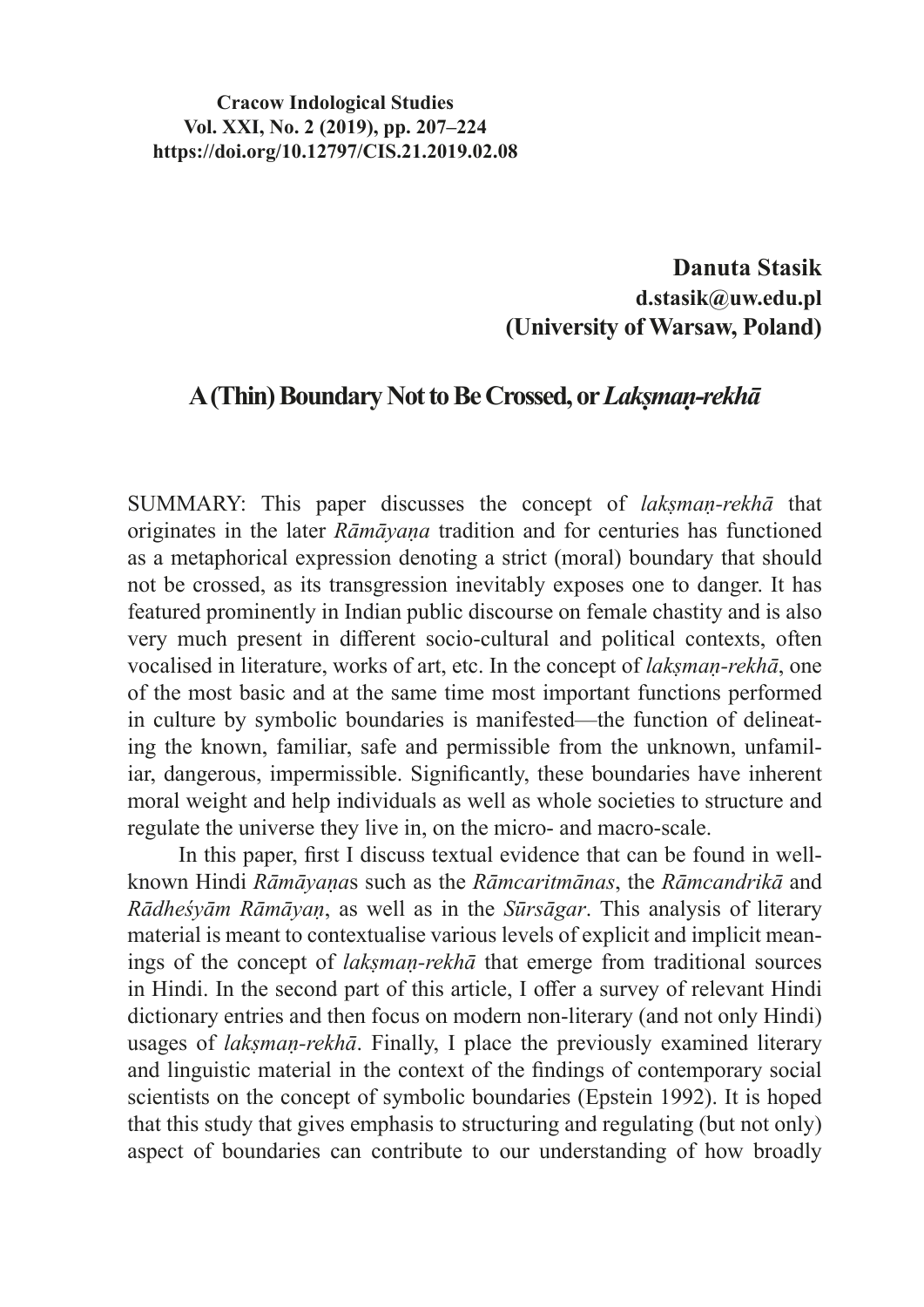understood safety and values are negotiated in contemporary Indian society by way of drawing (ethical) boundaries and what happens if they are compromised.

KEYWORDS: female chastity, Hindi literary tradition, North Indian ethos, *Rāmāyaṇa*, *Rāmcaritmānas*, *Rāmcandrikā*, *Rādheśyām Rāmāyaṇ*, *Sūrsāgar*, symbolic boundaries

> ...always on the other side of a boundary—whether we call it a seema, a lakshman rekha or kalapani, (...), or simply a wall—lies a fear and danger.

> > (Nair 2010: 282)

#### **1. Introductory remarks**

The concept of *laksman-rekhā* (lit. 'Laksmana's line; a line [drawn] by Lakṣmaṇa')<sup>1</sup> for centuries has functioned as a metaphorical expression denoting a strict (moral) boundary that should not be crossed, as its transgression inevitably exposes one to danger. It is very much present in different socio-cultural and political contexts, often vocalised in literature, or works of art, etc., and also forms an important element in public discourse on female chastity.

This concept originates in the later *Rāmāyaṇa* tradition, in which the episode of drawing *lakṣmaṇ-rekhā* is very common. As it seems, the earliest Indian text that it can be traced to is the *Mahānāṭaka*  (Act 3, 65), a Sanskrit narrative drama, or more precisely its eastern

<sup>&</sup>lt;sup>1</sup> Due to different pronunciation and transliteration/transcription rules with respect to Sanskrit and Hindi words that are written in the same way in the Devanāgarī script, throughout my paper I use Sanskrit forms in the case of the names of (literary) characters and places, in order to avoid confusion and multiplying different forms of words. Otherwise I follow the transcription commonly used for Hindi, in which short 'a' is usually dropped in final and certain intersyllabic positions. Thus, I write *Lakṣmaṇa* but *lakṣmaṇ-rekhā***,** Rāma but *Rāmcaritmānas* and *Rāmcandrikā*.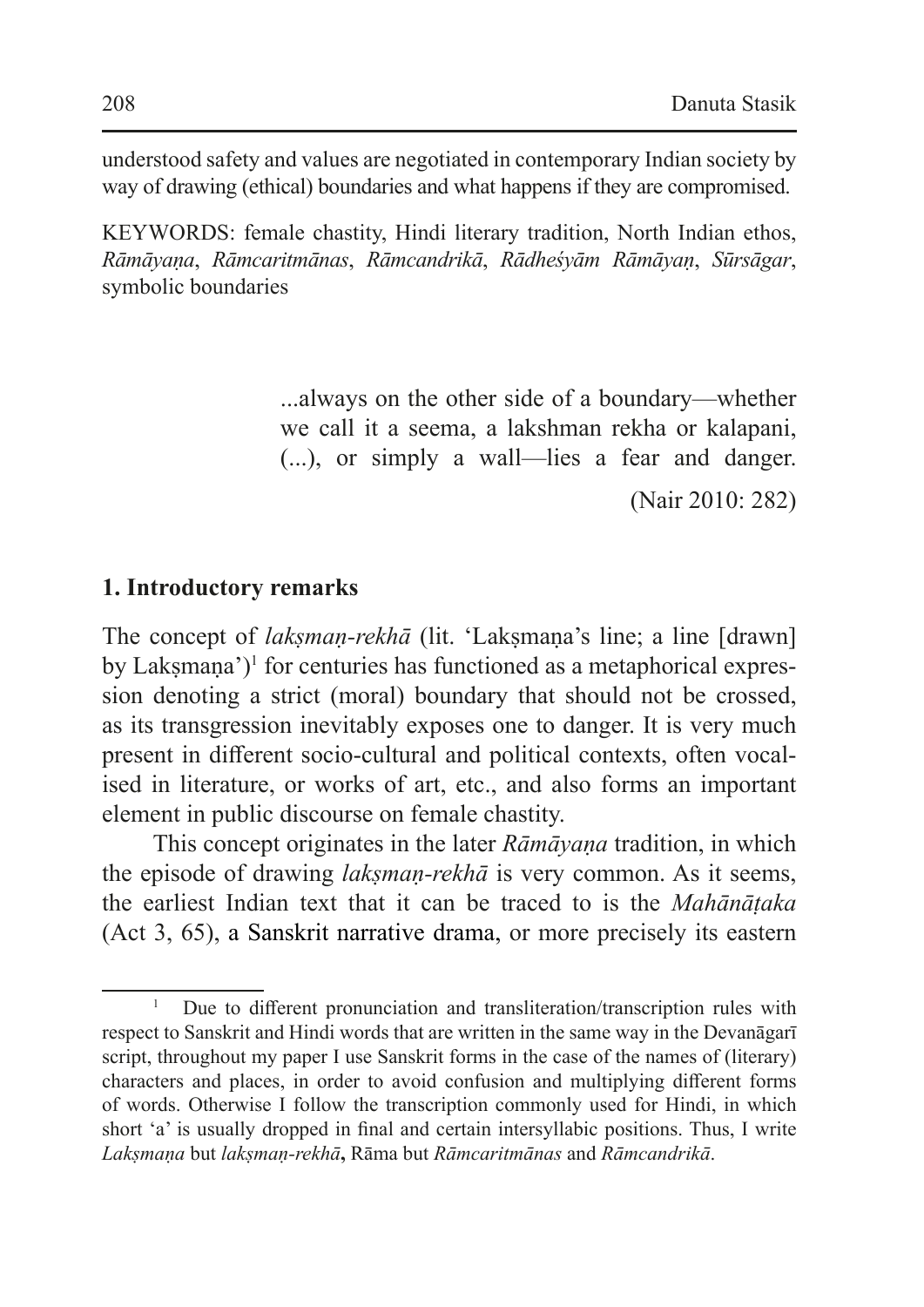edition by Madhusūdana Miśra (10–14<sup>th</sup> century).<sup>2</sup> Among vernacular *Rāmāyaṇa*s the Telugu fourteenth-century *Dvipada Rāmāyaṇa*, commonly known as *Raṅganātha Rāmāyaṇa* after the name of its assumed author,<sup>3</sup> comes to prominence not only because of its relatively early date. In this version, Laksmana, before he leaves Sītā alone, draws as many as seven lines around their hermitage instead of a customary one line (3.18).<sup>4</sup> Among other works there are: the Sanskrit *Ānanda Rāmāyaṇa* with the *terminus ad quem* in the first half of the  $16<sup>th</sup>$  century (1.7.100) that proudly claims the authorship of Vālmīki,<sup>5</sup> the famous Bengali *Rāmāyana* by Krttivās Ojhā, probably of the late fifteenth century,<sup>6</sup> or the sixteenth-century *Bhāvārtha Rāmāyaṇa* by the Marathi poet Eknāth,<sup>7</sup> the oldest and most respected *Rāmāyaṇa* in western India (Bulke 1999: 358 ).

The episode of drawing *lakṣmaṇ-rekhā* forms an inherent part of a longer series of events devised by Rāvana that ultimately lead to the abduction of Sītā. It is an important element in his revenge on Rāma for the mutilation of Śūrpanakhā and assumes

<sup>2</sup> *Mahānāṭaka* 1969. The *Mahānāṭaka*, or the *Hanumannāṭaka*, originated in the  $10<sup>th</sup>$  or  $11<sup>th</sup>$  century but continued to grow at least until the  $13<sup>th</sup>$  or  $14<sup>th</sup>$  century; its western version by Dāmodara Miśra is considered to be earlier than the eastern version by Madhusūdana Miśra ( Bulke 1999: 163, 358; Brockington 1985: 249 and Brockington 1998: 490).

It should be noted that the episode is also popular outside India and can be found in the Khotanese Rāmāyaṇa dated to the 9<sup>th</sup> century CE and the *Rāmāyaṇas* of South-East Asia; Bulke 1999: 358.

<sup>3</sup> Bulke 1999: 178, Brockington 1985: 276 and Rao 1995: 59. 4 Cf. a Hindi translation of *Raṅganātha Rāmāyaṇa* 1961: 153. For more

on the episode itself and the number of lines, see the next two paragraphs of this article.

Its date is uncertain but it was known to Eknāth (1533–1599), one of the most important Bhakti poets (on Eknāth, see the latter part of the sentence); Bulke 1999: 134, 358.

<sup>6</sup> Smith 1994: 30 and Bulke 1999: 189. Dušan Zbavitel is of the opinion that it was composed at the beginning of the  $15<sup>th</sup>$  century; Zbavitel: 1976: 135, 141.

<sup>7</sup> Tulpule is of the opinion that it was composed in the latter part of Eknāth's life, left incomplete and probably finished by one of his disciples; Tulpule 1979: 354–359; Brockington 1985: 285–286.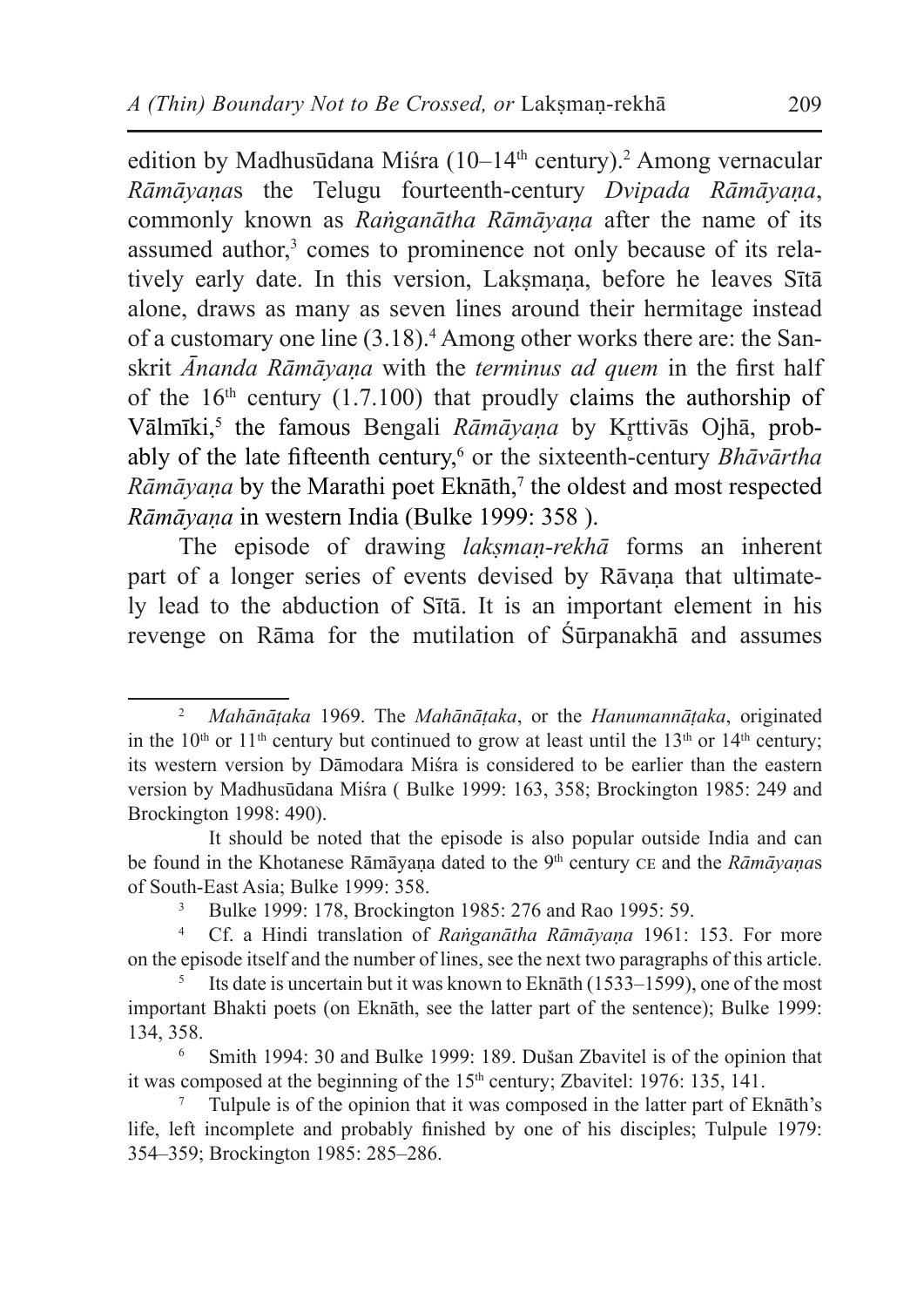different narrative shapes in different *Rāmāyaṇa* renderings but the core structure of the episode that takes place in the forest of Pañcavati can be summarised as follows.

Rāma, at the request of Sītā, sets off after a golden, jewel-studded deer, who in fact is the demon Mārīca playing an instrumental role in Rāvaṇa's scheming. Rāma leaves Sītā in their hermitage under the protection of his brother Laksmana and, chasing the deer, goes away from their dwelling. When his arrow hits the deer, Mārīca imitates Rāma's voice and calls for Lakṣmaṇa to come to his aid. Sītā hears his cry, panics and insists that Laksmana goes to help Rāma.

Two points are worth noting here. On the one hand, Rāma orders Lakṣmaṇa to stay in the hermitage with Sītā and take care of her. On the other hand, Sītā, despite knowing her husband's command and its implications for Lakṣmaṇa, in many versions adopts a line of argument which is often seen as very unfair towards him and implies a despicable picture of him. She accuses Laksmana of being interested to get her in the absence of his brother, and this trait can be found in the text of Vālmīki's version:

I think you would be happy should some disaster befall your brother. You have no affection for him, so you stand there calmly with the splendid prince gone from sight. For with him in danger and me here, how could I prevent what you came here with the sole intention of doing? (...) I feel certain you are pleased with all this, and that is why you can talk the way you do. It is nothing new, Lakṣmaṇa, for rivals to be so evil, cruel rivals like you always plotting in secret. You treacherously followed Rāma to the forest, the two of you alone: You are either in the employ of Bharata or secretly plotting to get me.  $(3.43.8-7, 20-22)^8$ 

Thus, Lakṣmaṇa is a 'double hostage' to his brother's command and to Sītā's demands. He tries to defend himself but at last reluctantly concedes to her pleading and sets out, disobeying thus Rāma's command.

<sup>8</sup> In Pollock's translation: *Rāmāyaṇa*: 177–178.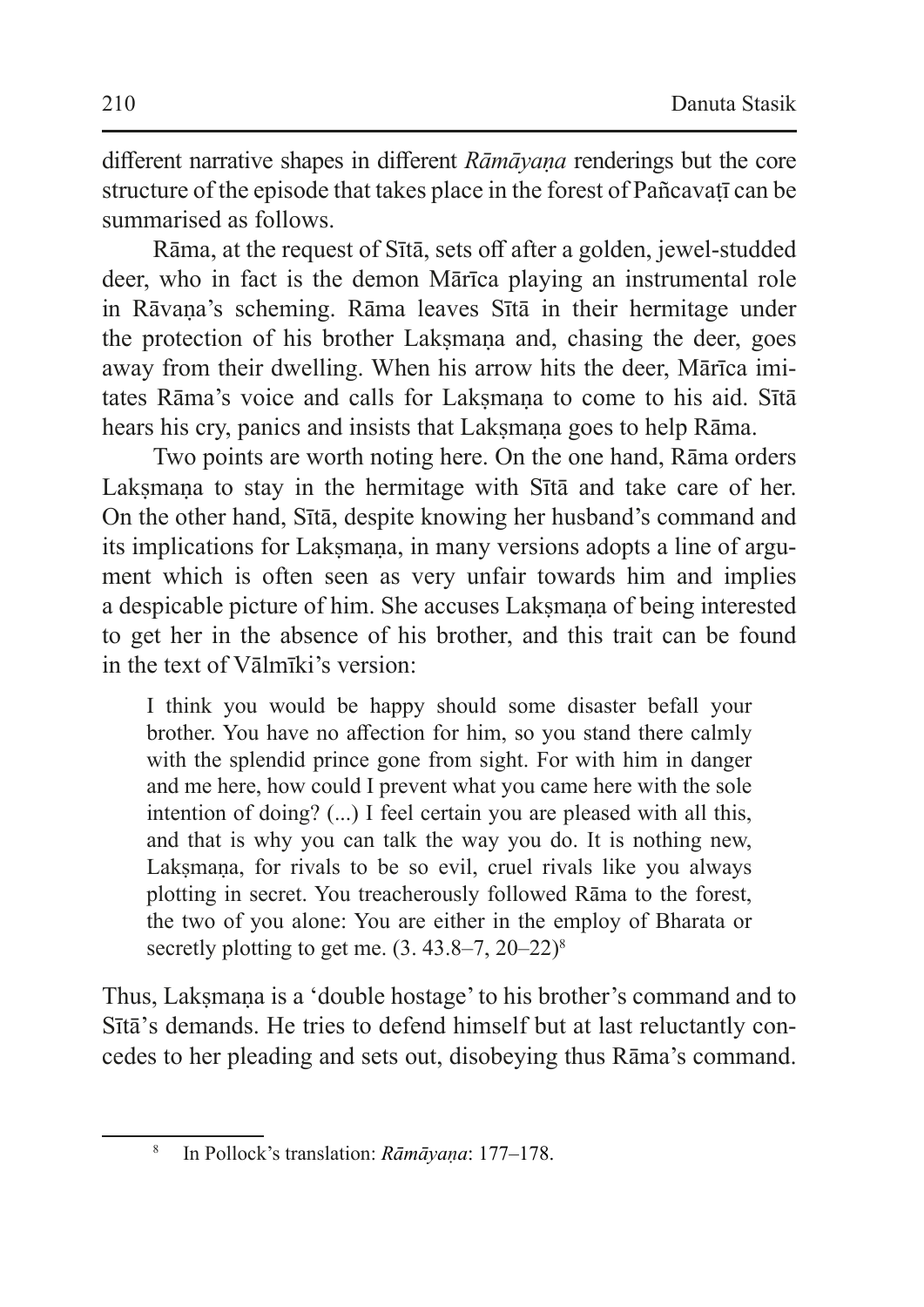Before he leaves, with his bow or, depending on a rendering, with an arrow, he draws a line around their dwelling and solemnly swears to gods that whoever violates this line, trying to go inside the circle, will lose his/her life.<sup>9</sup> When Sītā stays alone, Rāvaṇa in the guise of a wandering mendicant approaches the dwelling and asks her for alms. First, she panics, not being sure how to attend his request. Finally, she offers him hospitality in a manner befitting a holy man, but when she extends her hand over the line to give him water/food, Rāvaṇa grabs Sītā's hand and abducts her.

## **2. The textual evidence in Hindi literary tradition**

The episode can be found in a number of well-known *Rāmāyaṇa* tellings in Hindi, though it is absent as such from Tulsīdās's *Rāmcaritmānas*  (1574), the most influential *Rāmāyaṇa* in North India. Nevertheless, the concept of *lakṣmaṇ-rekhā* is well known to its author and is vocalised by Mandodarī, who strongly rebukes, even derides, Rāvana for his overconfidence when he does not want to give Sītā back to Rāma and thus pushes for war with him. Mandodarī tells Rāvaṇa:

[Oh my] beloved, please come to senses, get rid of this folly. War with Rāma does not befit you. His younger brother had drawn a thin line Which you could not [even] cross—such is your manhood!  $(6.36.1)^{10}$ 

The episode of drawing *lakṣmaṇ-rekhā* finds its place in other wellknown *Rāmāyaṇa* renderings belonging to the Hindi classical tradition. It also forms a part of the *Sūrsāgar*<sup>11</sup> in its most popular and

<sup>9</sup> In Dāmodara Miśra's version of the *Mahānāṭaka*, this is Rāma himself who draws the line, while in some renderings, this is Laksmana who draws three lines symbolising three gods: Brahma, Visnu and Śiva; Bulke 1999: 358.

<sup>10</sup> *kanta samujhi mana tajahu kumatihī | soha na samara tumhahi raghupatihī || rāmanuja laghu rekha khacāī | sou nahi nāghehu asi manusāī ||*

<sup>11</sup> For more on the authorship and history of the *Sūrsāgar*, see Hawley 2005: 194–207 and Hawley: 2015: vii–xxiii, especially xii–xv.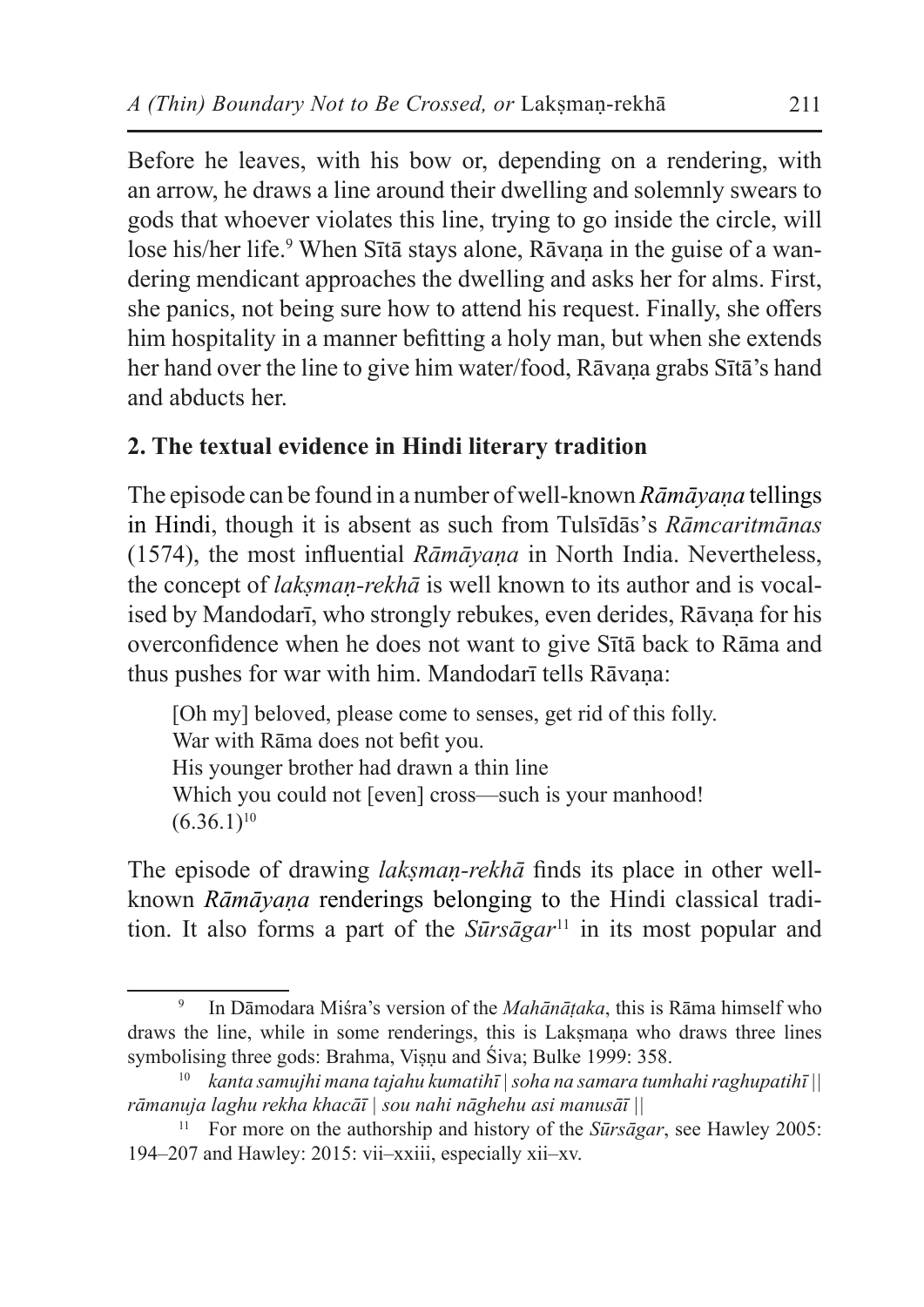widespread Nāgarī Prācārinī Sabhā edition (Sūrdās 1958: 205–206), though it is absent from the edition based on the oldest known manuscripts of Sūrdās's poems, including the Fatehpur manuscript dated to 1582 (Surdas 2015). In the Nāgarī Prācāriṇī Sabhā's Sūrsāgar, the episode's elliptical, highly-contextualised form testifies to the fact that its details are well-known to North Indian audiences:

Then Mārīca acquired the form of a deer, and that wretched one went off, coming into view time and again.

Śrī Raghunātha took a bow in his hand. When the arrow hit [Mārīca], he reached his final fate.

Jānakī, hearing a cry 'Oh, Lakṣmaṇa!', got very disturbed and restless and was about to rush [to Rāma].

[Lakṣmaṇa] drew a line around [their] dwelling [and set out, crying] 'Oh, Raghuvīra, where are you, brother?'

At once Rāvaṇa smeared [his body with] ashes and approached [Sītā], saying 'Mother, please give me *bhikṣā*.'<sup>12</sup>

Recognising him as [a *sādhu*] in need, coming to her senses, she paid him respect and offered him *bhikṣā*; he abducted her... (9.59)<sup>13</sup>

In Keśavdās's *Rāmcandracandrikā* (1601), commonly known as *Rāmcandrikā*, the entire episode comprises fifteen stanzas (12.6–20). It takes place after Sītā hears the cry, as she thinks, of Rāma, and demands that Laksmana leaves her and goes to help his brother  $(12.15-18)$ . It is noteworthy that the poet devoted considerable attention to a heated exchange between Sītā and Lakṣmaṇa. Before he finally set out,

He drew a line with his bow and taking gods as his witnesses, [said]: 'Any living creature, good or evil, who crosses it, will be burnt to ashes.' Taking the opportunity [that Sītā was left alone], The wily lord of Lanka came.

<sup>&</sup>lt;sup>12</sup> *Bhikṣā*—here: food asked as alms.<br><sup>13</sup> *mrga-syarūna mārīca dharyau t* 

<sup>13</sup> *...mr̥ga-svarūpa mārīca dharyau taba, pheri calyau bāraka jo dikhāī | śrīrāghunātha dhanuṣa kara līnhau, lāgata bāna deva-gati pāī || hā lachimana, suni ṭera jānakī, bikala bhaī, ātura uṭhi dhāī | rekhā khaĩci bāri bandhana maya, hā raghubīra kahā̃ hau bhāī || rāvana turata bibhūti lagāe, kahata āi, bhicchā dai māī | dīna jāni, sudhi āni bhajana kī, prema sahita bhicchā lai āī | hari sītā lai calyau.||*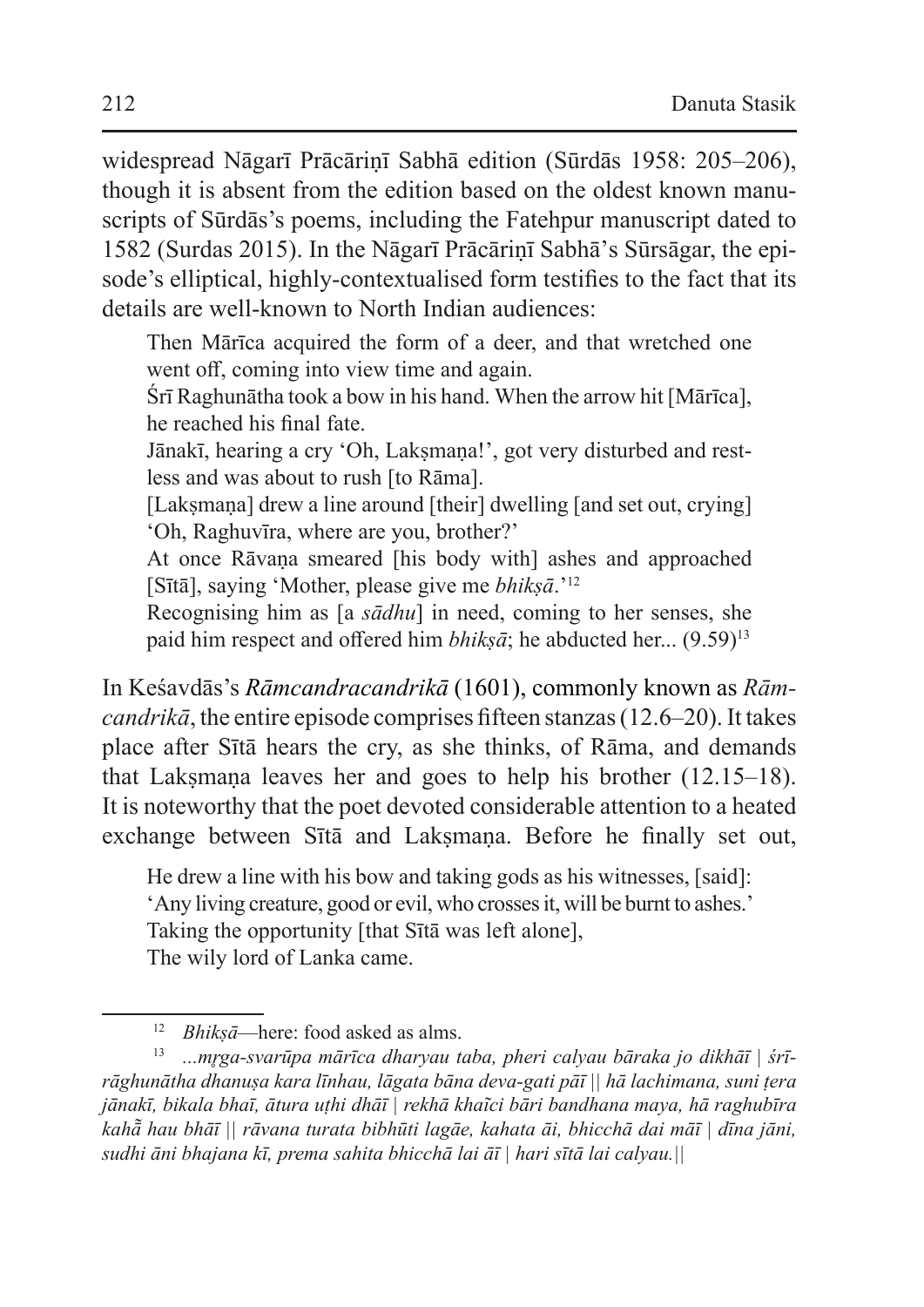Jānakī considered him to be a [humble] mendicant; He called her [to give] him generous alms. That rouge abandoned all diffidence And [returned to] his terrible form. He grabbed her into the sky as Rāhu does with the crescent Moon.<sup>14</sup>  $(12.18-19)^{15}$ 

Finally, let us scrutinise one of the most popular Hindi *Rāmāyaṇa*s composed by Rādheśyām Kathāvācak (1890–1963), commonly known after its author's name as *Rādheśyām Rāmāyaṇ* (written probably in the 1920s). It may be noted here that till the present day, this work is well-known and used during devotional gatherings as well as in Rāmlīlā performances and its popularity added significantly to the stabilization of the standard form of modern Hindi.<sup>16</sup> The entire episode<sup>17</sup> has an elaborate form comprising two hundred and twenty-four verses interspersed with three songs influenced by the style of the popular Parsi theatre for which Rādheśyām worked (Stasik 2009: 167). It is the longest and the most detailed elaboration among the renderings analysed for the purpose of this paper. The climax of this narrative is as follows:

While parting, he had enough sense

To draw a line all around Sītā.

He said: 'Mother, now I am going. [Please] take care and behave cautiously!

I [have] remained a servant true to a command,

[Please] stay within this circle.

<sup>&</sup>lt;sup>14</sup> A reference to a Hindu mythological belief that Rāhu, one of the nine planets (*navagraha*) in Vedic astrology, depicted as the head of a snake, swallows the Sun and the Moon causing their eclipses.

<sup>15</sup> *cāpakīya rekha khā̃ci deva sākhi dai calai | nākhihaĩ te bhasma hohĩ jīva je bure bhale || chidra tāki chudrabuddhi laṅkanātha āiyo | bhakṣu jāni jānakī su bhīkha kõ bulāiyo | soca poca mocikai sakoca bhīma bheṣa ko | antarikṣa hī harī jyõ rāhu candrarekha ko ||*; Keśavdās 1996: 286.

<sup>16</sup> For more about *Rādheśyām Rāmāyaṇ*, see Stasik: 2009: 167–171.

<sup>17</sup> Rādheśyām n.d., 3.11: 5–16.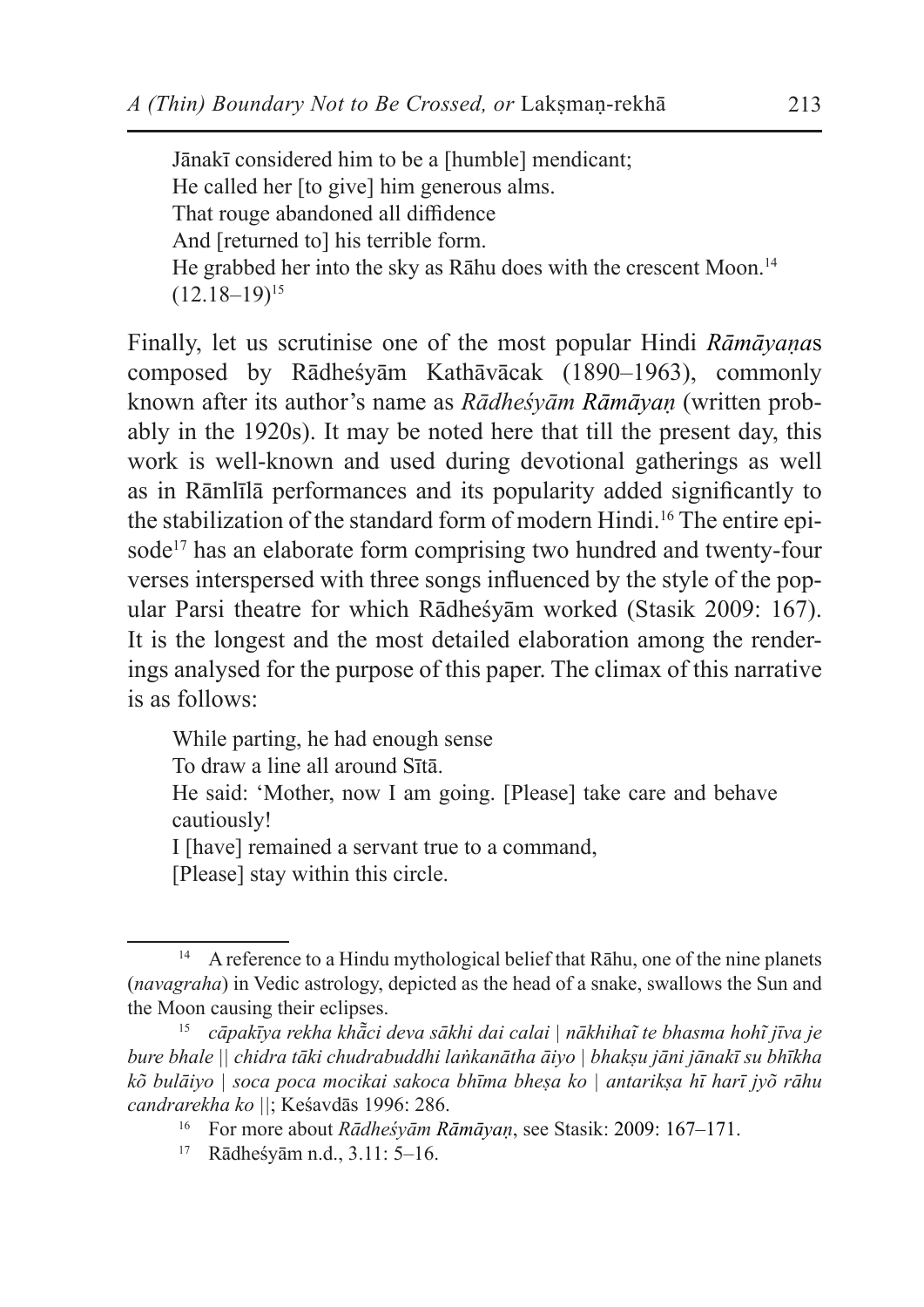Whoever transgresses this line And enters [our] hermitage, I. Laksmana, swear that He will be burnt to ashes on the spot.  $(3.11, pp. 11-12)^{18}$ 

Finally, when Sītā is left alone, Rāvaṇa approaches her in the disguise of a wandering mendicant (*jogī*, <sup>19</sup> *fakīr* <sup>20</sup>). He has an *iktārā*21 in his hand and sings a pious song, then he asks  $S$ ītā for food.<sup>22</sup> She wants to give him the fruit which is in the hermitage. Rāvana moves forward to take it but stops when he sees a line between them that changes colour and which, when he tries to go ahead, seems to blaze with flames. Rāvana realises that crossing it will mean death for him, so instead of trespassing it, he tells Sītā that holy men never take this type of 'bonded alms' (*bãdhī bhikṣā*<sup>23</sup>), i.e. the one that is given (as if) against the principle of free will of the donor. Sītā is unwilling to get out of the circle but at the same time frantic with worry how to avoid insulting a *sādhu* and to fulfil *dharma* by entertaining a guest. Seeing no other solution, she compromises on her safety and decides to cross the line. The moment she does so, Rāvaṇa takes on his true appearance and abducts her.

### **3. Modern usage**

Dictionaries of modern standard Hindi, such as *Brhat hindī koś* and *Mānak hindī koś*, <sup>24</sup> gloss *lakṣmaṇ-rekhā* as a boundary, which under no circumstance can be crossed. *Brhat hindī koś* defines it as 'a boundary,

<sup>18</sup> *jāte jāte bhī unhẽ, itnā rahā vivek–| sītā ke cārõ taraf rekhā khī̃cī ek || phir bole– 'jātā hū̃ mā̃ ab tum sāvadhān hokar rahnā | ājñā ke bhītar dās rahā tum rekhā ke bhītar rahnā || is rekhā kā ullaṅghan kar, jo parṇkuṭī āegā | hai ān use yah lakṣmaṇ kī, vah vahī̃ bhasm ho jāegā ||* (...)'

<sup>19</sup> E.g. Rādheśyām n.d., 3.11: 12.

<sup>20</sup> E.g. ibid., 3.11: 13.

 $21$  A one-string traditional instrument often used by wandering holy men.

<sup>22</sup> Rādheśyam n.d., 3.11: 12–13.

<sup>23</sup> Ibid., 3.11: 14.

<sup>24</sup> It should be noted that the monumental lexicographical work *Hindī śabdsāgar* does not contain this phrase; Dās 1965–1975.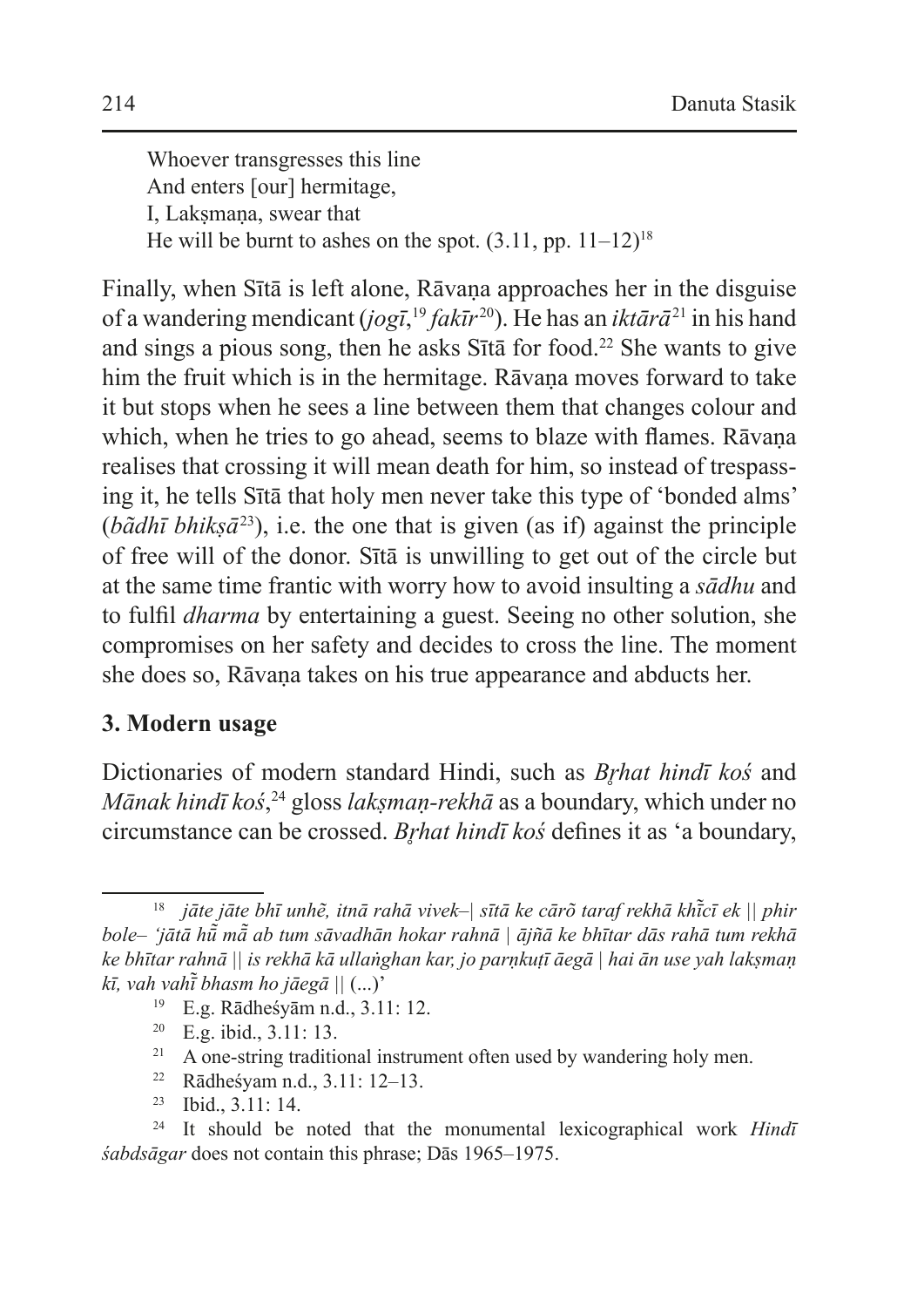a limit or a rule that can be neither violated nor transgressed,'25 and *Mānak hindī koś* supplements this definition by saying that it is 'such a border in the form of a line that by no means can be violated and crossed.'<sup>26</sup> Though neither of these glosses explicitly says so, this is also understood that crossing the line is at one's peril and leads to undesirable consequences. What is more, the gloss of *Brhat hindī koś* features the noun *maryādā*. Apart from its common literal meaning 'limit, boundary', it is also much more often used in its metaphorical meaning 'bounds (of law, usage); custom; convention; correct behaviour; decorum; norm(s); code of conduct; honour, $27$  which is deeply rooted in North Indian ethos, in the Hindu as well as Sikh (in the concept of *rahit maryādā*) socio-cultural milieus.28 And this is this meaning that has a lot of bearing on the entire concept of *lakṣmaṇ-rekhā* practically viewed, as we will see in a moment, as synonymous with *maryādā* in its figurative meaning.<sup>29</sup>

The phrase *lakṣmaṇ-rekhā* functions in common parlance in different contexts and forms a constituent element (though sometimes evoking controversies) of the discourse on symbolic boundaries. Let me give just a few illustrative examples chosen from among a multitude of its occurrences in books and the media, in which this concept has been used by different authors referring to varied, vital social issues.

Girja Kumar, in his book of 1997 on censorship in India, in a chapter devoted to a famous Urdu writer, Sadaat Hasan Manto (1912–1955), whom he calls 'the perpetual rebel', observes that 'The left/progressive

<sup>29</sup> See e.g. https://www.quora.com/What-is-Lakshman-Rekha-according-tothe-Ramayana# (1.09.2016).

<sup>25</sup> *aisī sīmā, maryādā ājñā ādi jiskā ullaṅghan yā atikramaṇ na kiyā jā sake*; Prasād 2005: 974.

<sup>26</sup> *aisī rekhākār sīmā jo kisī prakār lā̃ghkar pār na kī jā saktī ho*; Varmā 2007: 542.

<sup>&</sup>lt;sup>27</sup> Cf. Prasād 2005: 875; Varmā: 303; McGregor 1993: 794; Jagannāthan 2009: 382.<br><sup>28</sup> It may be also noted here that in some respects it can be compared with

It may be also noted here that in some respects it can be compared with the concept of *izzat* that operates as its functional equivalent in a number of, broadly speaking, North Indian contexts.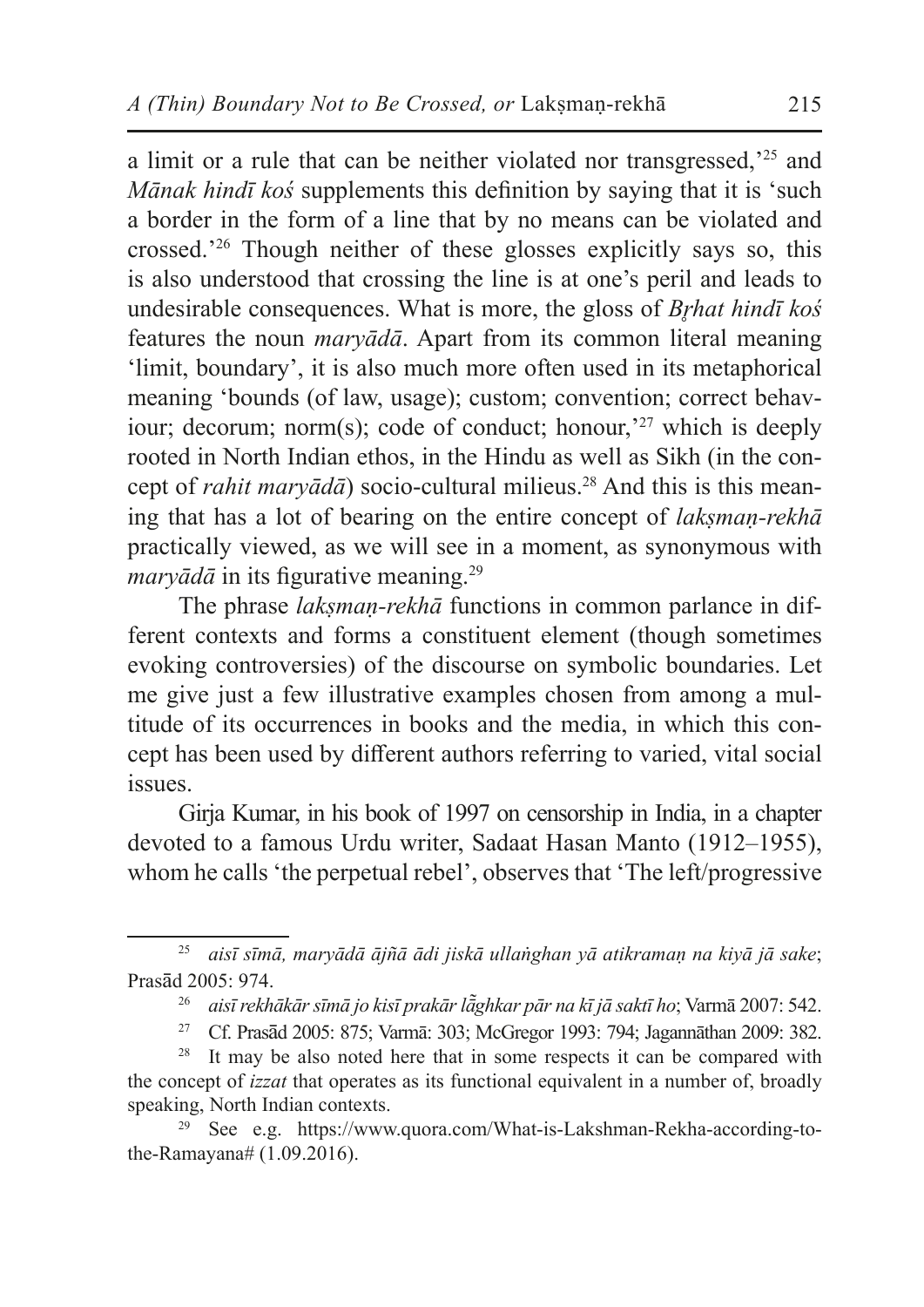lobby is the most powerful lobby in India in the field of art, media and academia. You are not only protected but also promoted, so long you are a part of it. In return, you are expected to operate within the circumlocution and never to cross *lakshman-rekha* laid down by political overlords' (Kumar 1997: 133).

Achyut Yājñik and Suchitra Sheth in their book *The Shaping of Modern Gujarat: Plurality, Hindutva, and Beyond* published in 2005, while discussing the spatial segregation of Dalits, observe: 'In the traditional layout of both villages and cities, they always had separate colonies and this arrangement continues till today and one would scarcely find a Dalit in a Savarna housing complex. Even during the height of "Hindu unity", no attempts were made, from either side, to breach this Lakshman rekha' (Yājñik and Sheth 2005: 293).

In Ramachandra Guha's essay focusing on the obstacles to writing of contemporary history in India, one finds a very interesting formulation: '60 years after Independence, August 15, 1947 remains a "lakshman rekha" observed faithfully on either side of the divide. Historians of India do not transgress beyond that date. Sociologists and political scientists do not look back before that date' (Guha 2008: 192).

Madhu Purnima Kishwar remarked on what she called 'a moral advisory' issued in 2015 by American scholar**s** to Silicon Valley professionals before a planned visit of the Indian prime minister, Narendra Modi, that they 'should boycott India as an investment destination because its current prime minister is allegedly a tainted man and is "almost certainly" going to misuse information technology for spying on its citizens.' She continues: 'This is not the first time American academics have crossed the *Lakshman Rekha* that divides honest, well-meaning criticism from witch-hunting for ideological reasons' (Kishwar 2015).

In mid-May 2016, the Indian media commented at length on the government embarrassment over some observations by the courts. Finance Minister Arun Jaitley, expressing concern over judicial overreach, said: 'Judicial review is (a) legitimate domain of judiciary but then the Lakshman rekha has to be drawn by all the institutions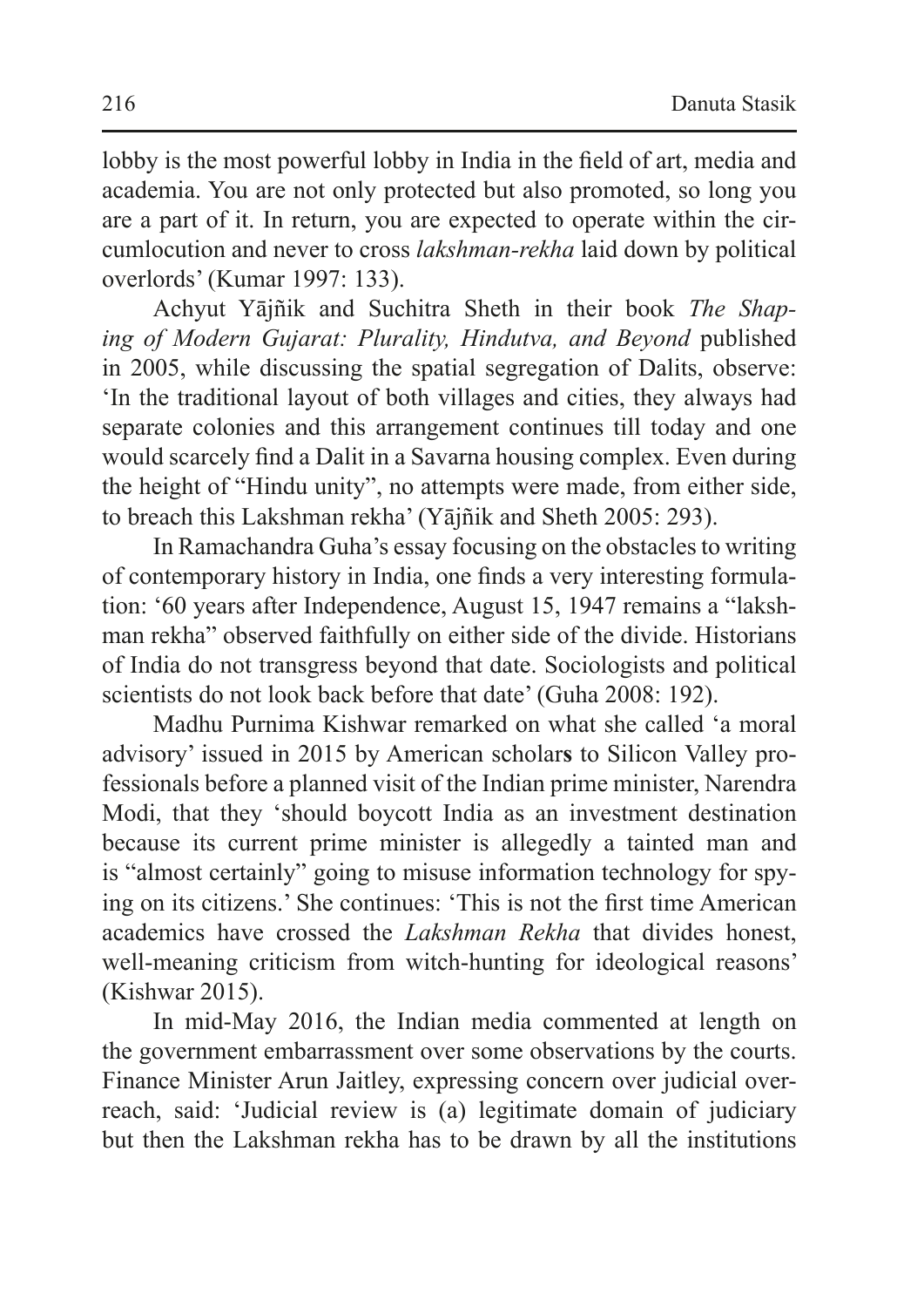themselves. (The) Lakshman rekha is very vital (…) executive decisions are to be taken by the executive and not the judiciary.<sup>30</sup>

Since then the growing chasm between the judiciary and the Modi government has been vocalised a number of times on different occasions, one of them being Constitution Day celebrations in 2016, when the attorney general, Mukul Rohatgi, admonished judges not to cross their *lakṣmaṇ-rekhā*. He said: 'The Constitution sets out a *lakshman rekha* for all three organs of democracy (judiciary, legislature and executive). They all should be self-controlled and self-restrained. (...) The judiciary must realise that it has a *lakshman rekha* to follow. Greater the power, greater should be the circumspection, only then equilibrium will be restored.'<sup>31</sup>

And finally, let us focus on a chronologically earlier comment by Madhya Pradesh Industry Minister Kailash Vijayvargiya. In January 2013, a few weeks after a brutal gang rape in Delhi, $32$  it stirred controversy by suggesting that if women breach their limits, they ask for punishment. This comment is especially important in the context of our analysis as it does not only use the phrase *lakṣmaṇ-rekhā* but also the *Rāmāyaṇa* imagery, directly referring to the episode itself. Kailash Vijayvargiya said: 'There is one word—*maryādā*, a moral limit. If it is crossed, an abduction of Sītā happens. Everyone should abide by one's limits.<sup>33</sup> If they are transgressed, Rāvana is just out there ready to kidnap Sītā.'34 Vijayvargiya's remark agitated Indian women

<sup>30</sup> Courts Can't Substitute Executive, Must Draw Lakshman Rekha: Arun Jaitley, *The Indian Express*, 17 May, 2016.

<sup>31</sup> Lakshman Rekha for Judges, *The Telegraph*, 27 November 2016 (https:// www.telegraphindia.com/1161127/jsp/frontpage/story\_121580.jsp#.WKjNI4XWJSQ, 18.02.2017; see also https://www.telegraphindia.com/india/lakshman-rekha-for-judges/cid/ 1485330, 20.06.2019).

<sup>&</sup>lt;sup>32</sup> For an interesting analysis of this appalling act in the context of Hindu imagination, also referring to Vijayvargiya statement, see Brown and Agrawal 2014.

<sup>33</sup> Lit. 'There is a *lakṣmaṇ-rekhā* drawn for everyone.'

<sup>34</sup> *Ek hī śabd hai—maryādā. Maryādā kā ullaṅghan hotā hai, to Sītā-haraṇ ho jātā hai. Lakṣmaṇ-rekhā har vyakti kī khī̃chī gaī hai. Us Lakṣmaṇ-rekhā ko koī bhī pār karegā, to Rāvaṇ sāmne baiṭhā hai, vah Sītā-haraṇ karke le jāegā*. Women Crossing Laxman-rekha Will Be Punished: BJP leader, *Firstpost*, 4 January, 2013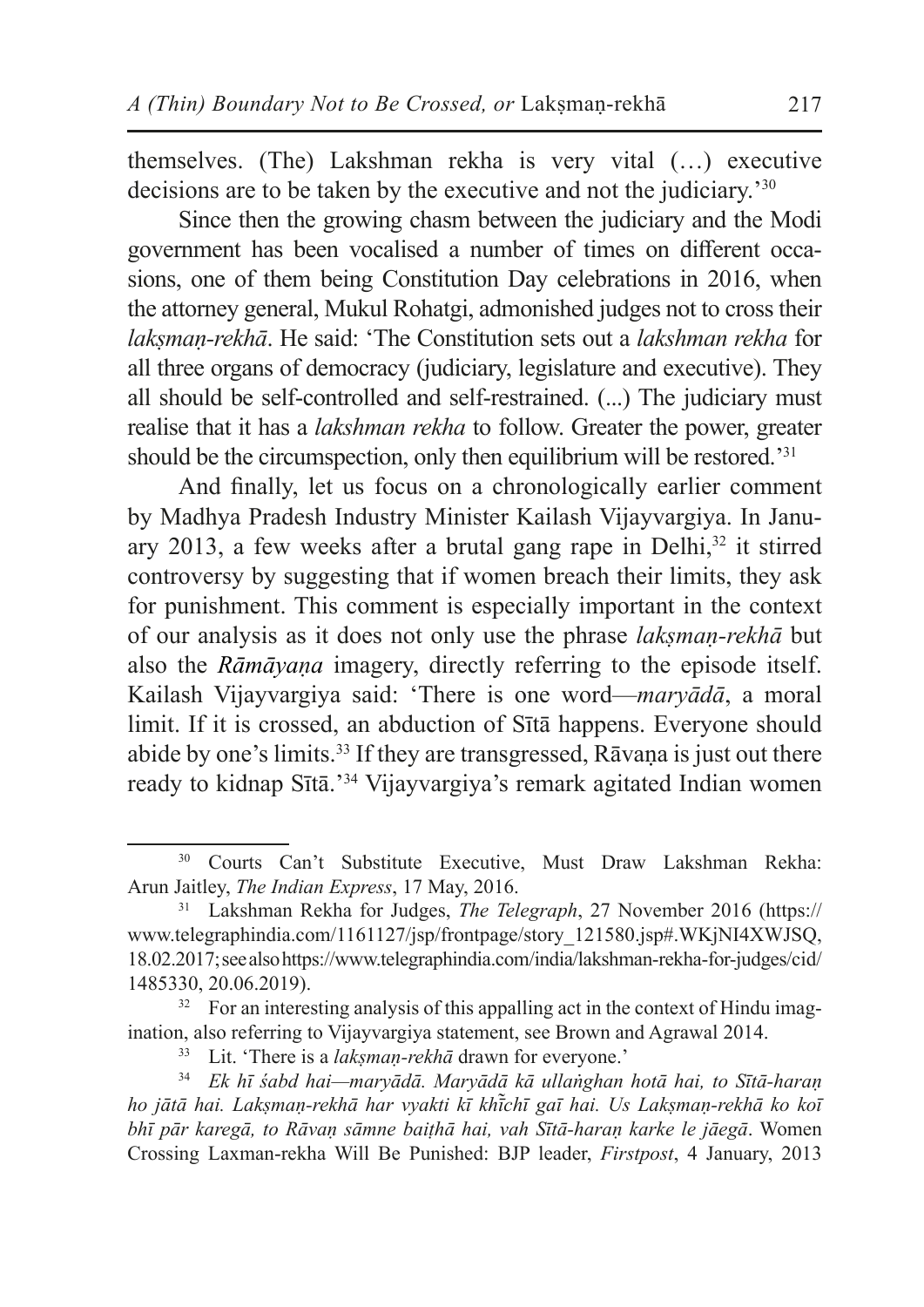and especially hurt the sentiments of women activists seeing in it not only an attempt to keep women in bonds of tradition but also a warning that women breaching them would be punished. What is interesting, the BJP disassociated itself from that statement and the minister finally apologised for his remark and stressed that it was not meant against women. 'Let me clarify that my statement was not women-centric and it is applicable to all in the society (...) politicians, media. But if it is being considered only against women then I have no problem in withdrawing it.'<sup>35</sup>

### **4.** *Lakṣmaṇ-rekhā* **at work: Conclusions**

Before we proceed with a summary systematising the structure and meaning of this episode that is constructed in literary sources and is reflected in modern usage, in order to methodologically contextualise it, let us turn to the findings of contemporary social scientists on the concept of symbolic boundaries. This concept denotes cultural practices that sort and divide people and things and thus serves as a means of social demarcation—actual and symbolic. Its very neat exposition, well suited for the purpose of the present study, can be found in a seminal, oft-quoted article by Cynthia Fuchs Epstein—'Tinkerbells and Pinups: The Construction and Reconstruction of Gender Boundaries at Work' (Epstein 1992: 232–256). Epstein defines symbolic boundaries as the lines that include and define some people, groups and things while excluding others.<sup>36</sup> She also makes a very important observation: 'boundaries mark the social territories

<sup>(</sup>https://www.firstpost.com/politics/women-who-cross-laxman-rekha-will-bepunished-bjp-leader-578003.html, 18.02.2017).

<sup>35</sup> Don't Cross 'Lakshman Rekha,' Minister Tells Women, *The Hindu*, 5 January, 2013 (https://www.thehindu.com/news/national/other-states/dont-cross-lakshman-rekhaminister-tells-women/article4273131.ece, 17.07.2017). See also a cartoon below in this article that was published during that time.

<sup>36</sup> Epstein 1992: 232. Cf. Epstein's formulation with Lamont 2001: 172 as well as with Lamont and Molnár 2002: 168, where they state: 'Symbolic boundaries are conceptual distinctions made by social actors to categorize objects, people, practices, and even time and space. They are tools by which individuals and groups struggle over and come to agree upon definitions of reality.'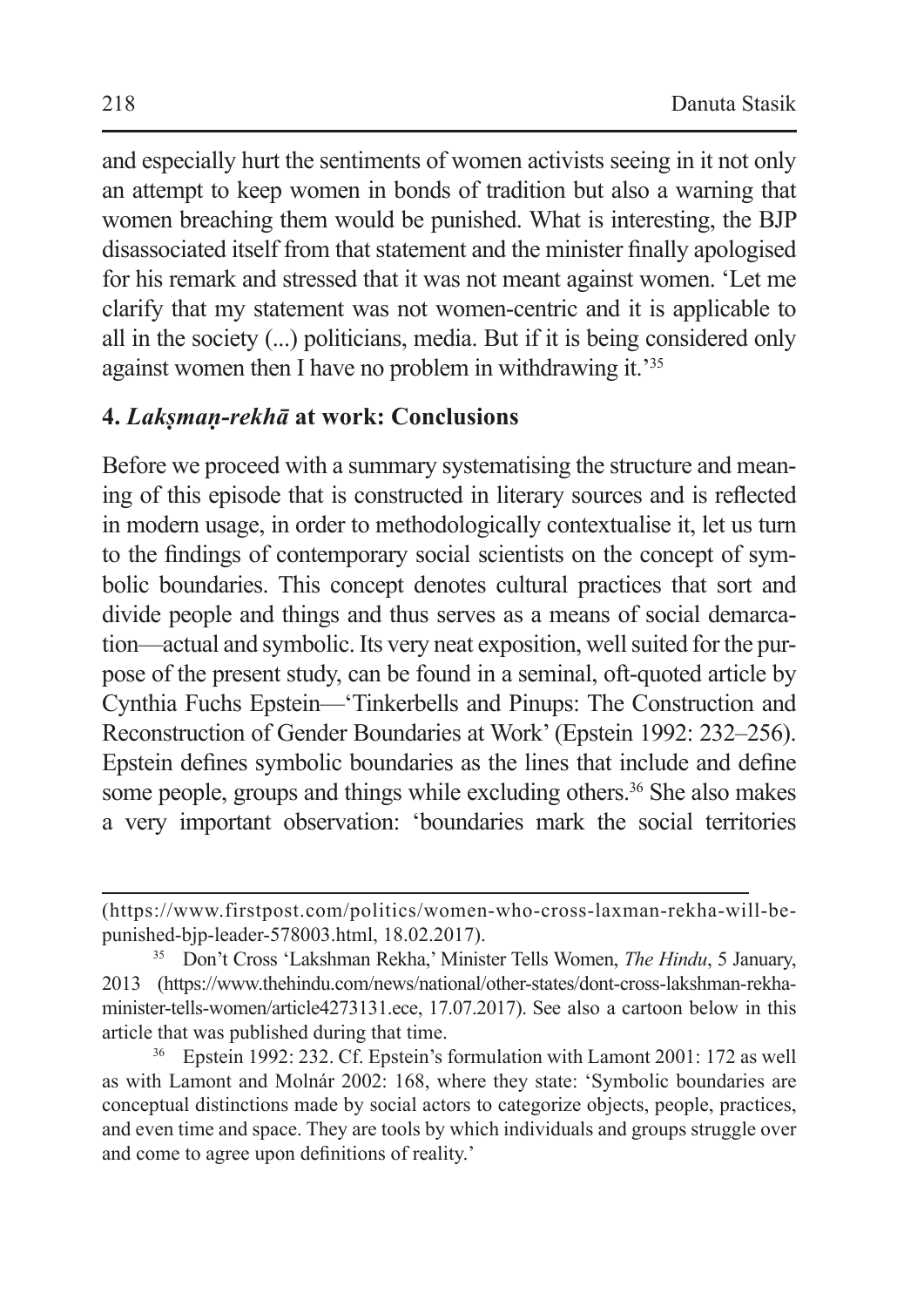of human relations, signalling who ought to be admitted and who excluded. Moreover, there are rules that guide and regulate traffic, and these rules instruct on the conditions under which boundaries may be crossed' (ibid.: 233).

In the context of the concept of *lakṣmaṇ-rekhā*, especially two constituent elements of Epstein's definition seem important. Firstly, the clearly delineated (social) territories and, secondly, the question of the rules that regulate traffic among them. They both are important as they lead us to a series of fundamental questions that are asked to date and receive contradicting answers.<sup>37</sup>

For whom has actually Laksmana drawn his *rekhā*? For Rāvana, or anyone else, who in view of the pledge made by Laksmana cannot anyway cross it and enter the inner circle or else he loses his life? Or for Sītā, just to keep her (safe) within the circle? As is well known from the *Rāmāyaṇa* tradition, when she crosses the line, even if almost symbolically, i.e. by extending her hand over it, though she does not lose her life nevertheless she puts herself in danger and eventually is abducted by Rāvaṇa (Mehta 2012: 265). Is then *lakṣmaṇ-rekhā* meant both for Rāvaṇa (as well as other 'outsiders') and Sītā (the 'insider')?

Using Epstein's phrasing, we can say that *lakṣmaṇ-rekhā*  delineates social (i.e. socially sanctioned) territories of human relations—it separates the known, familiar, safe and permissible from the unknown, unfamiliar, dangerous, impermissible; it also regulates traffic between them. Thus, for Sītā, symbolising (chaste) women, during the absence of her kinsmen and at her own will, there is no way out from the circle drawn by Laksmana. In fact, this symbolises social supervision of women (aiming at controlling women's sexuality) and functions as a guard of the bounds of propriety as well as the exponent of the rules that govern it. When Sītā crosses the line, as we know not

See e.g. a discussion 'What is the significance of Lakshman Rekha in Ramayan, for whom Lakshman Rekha was created? Was it for sita aur was it for ravana?' on https://www.quora.com/What-is-the-significance-of-Lakshman-Rekha-in-Ramayan-for-whom-Lakshman-Rekha-was-created (15.07.2016). Though its participants often err in their statements due to their evident lack of knowledge of the textual history of the episode, yet their opinions reflect contemporary notions of its meaning.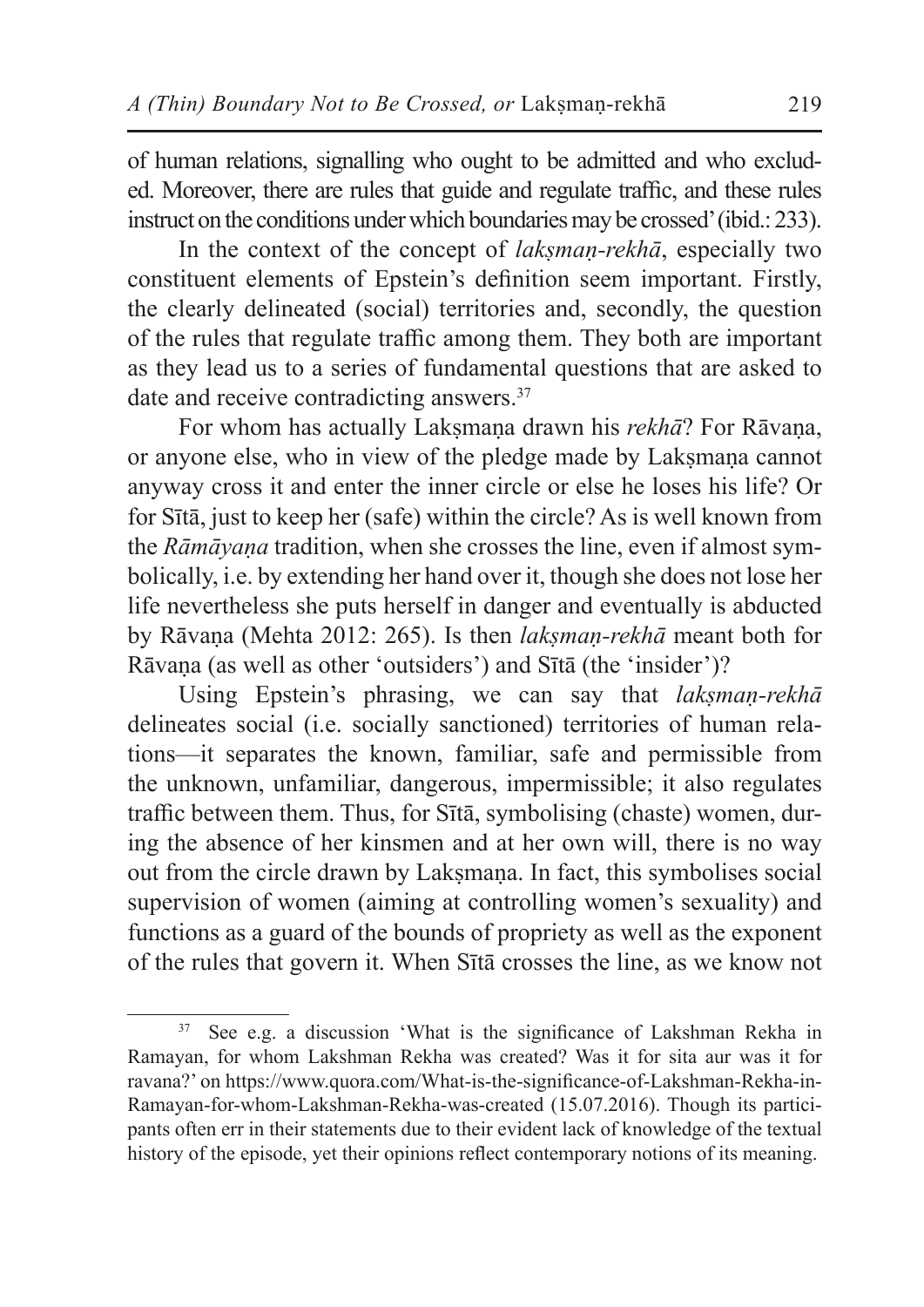at her own initiative but at her peril, she pays a very high price. For Rāvaṇa, epitomising men with their yearnings and desires and danger as such, there is simply no way in ('authorised persons only')—such a possibility is not envisaged in the cultural *imaginarium*.

Thus, the overall structure of the episode, epitomised in the concept of *lakṣmaṇ-rekhā*, is expressive of the rules that regulate traffic between the inner circle, which refers us to a domestic/private sphere, and what is outside, i.e. the outer world/public sphere. It also conveys the message that even an unintentional breach exposes one to fatal or at least undesired consequences. It clearly delineates gender boundaries but also forms a constituent element of the discourse on women's social roles and conduct as well as (female) chastity. However, as the foregoing discussion has revealed, this concept cannot be reduced only to this. Its noteworthy feature is also that it is conceptualised both as a circle, according to the *Rāmāyaṇa* tradition, and as a straight line. Thus it can be, and in fact is, applied to delineate different types of boundaries with different moral weight among territories and time of social interaction, individuals and groups of people, competences: social, cultural, etc. and—what is very telling—is readily used by people hailing from different ideological backgrounds, not only from the Hindu right as implicated by a cartoon published in *The Hindu*.



The Hindu 8 January 2013 (http://www.thehindu.com/opinion/cartoon/article4283873.ece 17.07.2016)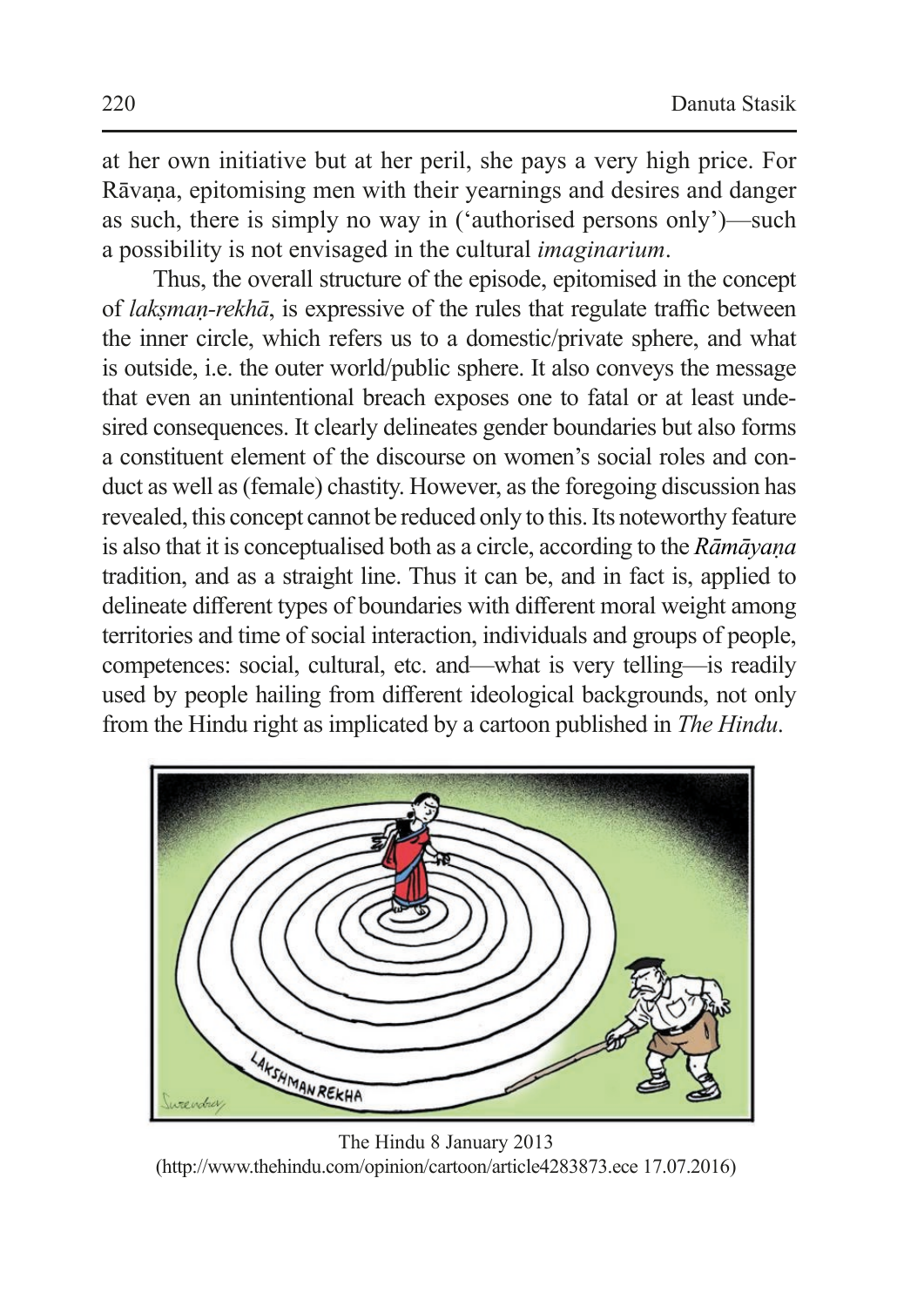Looking at the concept of *lakṣmaṇ-rekhā* strictly from the point of view of socio-cultural values, we can say that inside, or on 'this', familiar side of the boundary, there are protected values as well as they carriers, while outside, on the other, unfamiliar side, there are those who (factually or only potentially) pose a threat to them. The way from inside is theoretically possible but is always charged with the risk of losing the values, and such a danger is almost inevitable. There is no doubt that the move from outside inside always means an attack, violation of the values (whatever they are).

When we look at the *Hindu* cartoon, also considering this point of view, we realise the bitter irony inherent in it. In fact, it does not only indicate an attempt at strengthening the values (in this case women's chastity), their better protection—its spiral form, and not of a singleline circle, also blurs the originally clearly-cut boundary.

I hope that in the foregoing analysis of the concept of *lakṣmaṇrekhā* I have managed to give enough emphasis to structuring and regulating aspect of boundaries, and thus to add to our understanding of how safety is negotiated in contemporary Indian society by way of drawing (ethical) boundaries and what happens if they are compromised.

#### **References**

- Brockington, J. L. 1985. *Righteous Rāma: The Evolution of an Epic*. Delhi: Oxford University Press.
- —. 1998. *The Sanskrit Epics*. Leiden–Boston–Köln: Brill.
- Brown, M. C. and N. Agrawal. 2014. The Rape that Woke Up India: Hindu Imagination and the Rape of Jyoti Singh Pandey. *Journal of Religion and Violence*, 2(2), 234–280. https://doi.org/10.5840/jrv2014222.
- Bulke, K. 1999 (6<sup>th</sup> corrected ed.). *Rāmkathā. Utpatti aur vikās*. Ilāhābād: Hindī Pariṣad.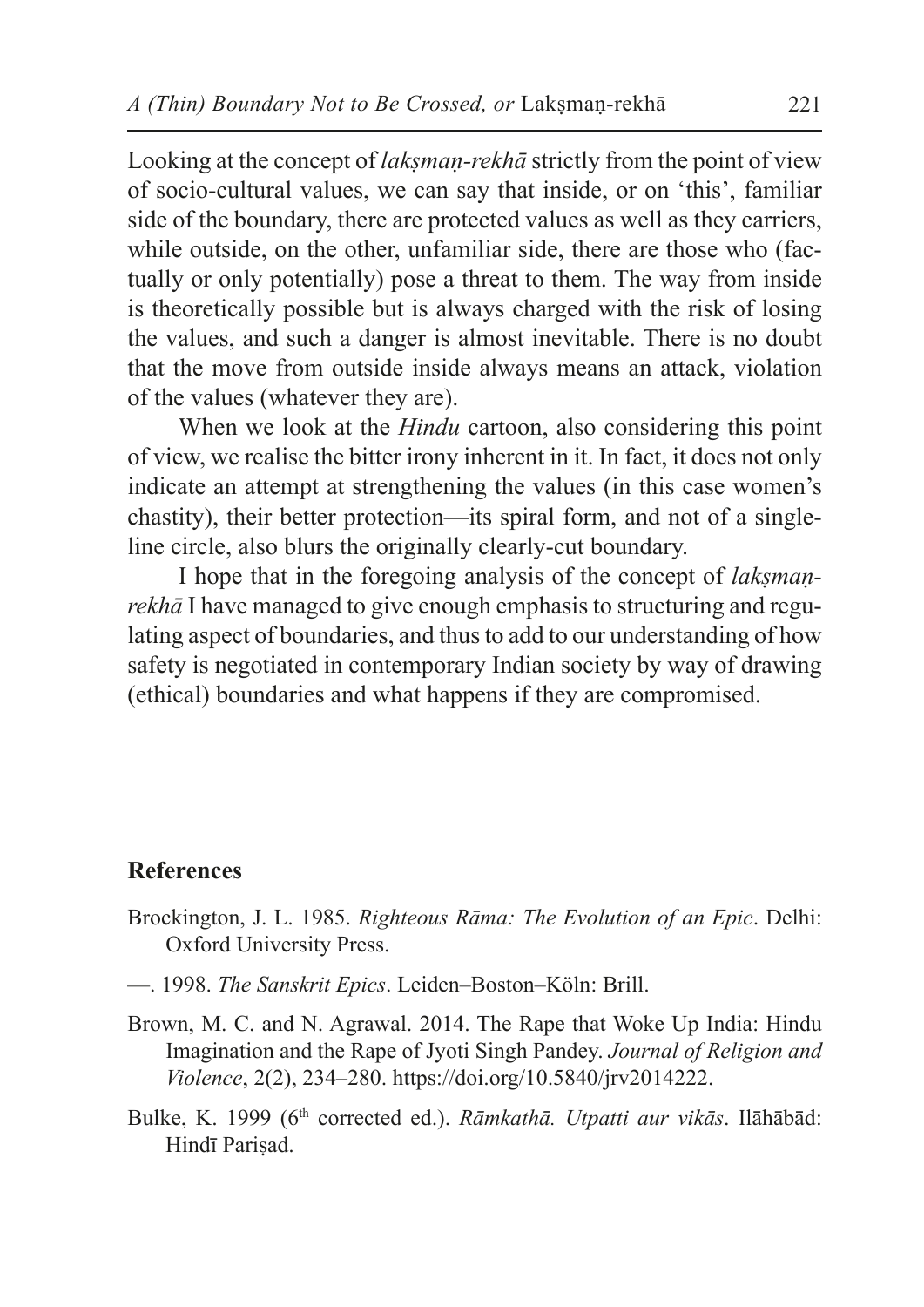- Courts Can't Substitute Executive, Must Draw Lakshman rekha: Arun Jaitley. *The Indian Express*. 17 May, 2016. http://indianexpress.com/article/india/ india-news-india/judicial-activism-has-to-be-blended-with-restraint-jaitley-2804182/ (16.09.2016).
- Dās, Ś. (ed.). 1965–1975 (new ed.). *Hindī śabdsāgar*. Vārāṇasī: Nāgarī Pracāriṇī Sabhā. http://dsal.uchicago.edu/dictionaries/dasa-hindi/ (18.07.2016).
- Don't Cross 'Lakshman Rekha,' Minister Tells Women, *The Hindu*, 5 January 5, 2013. http://www.thehindu.com/news/national/other-states/dont-crosslakshman-rekha-minister-tells-women/article4273131.ece (16.09.2016).
- Epstein, C. F. 1992. Tinkerbells and Pinups: The Construction and Reconstruction of Gender Boundaries at Work. In: M. Lamont and M. Fournier (eds). *Cultivating Differences: Symbolic Boundaries and the Making of Inequality*. Chicago: University of Chicago Press: 232–256.
- Guha, R. 2008. The Challenge of Contemporary History. *Economic and Political Weekly*, 43(26/27) (Jun. 28–Jul. 11, 2008): 192–200. https://doi. org/10.2307/40278913.
- Hawley, J. S. 2015. Introduction. The Translation. In: K. E. Bryant (ed.), Surdas. *Sur's Ocean. Poems from the Early Tradition*. J. S. Hawley (transl.). Cambridge–London: Harvard University Press: vii–xxiii.
- Hawley, J. S. 2005. *Three Bhakti Voices: Mirabai, Surdas, and Kabir in Their Time and Ours*. Delhi: Oxford University Press.
- Jagannāthan, Vī. Rā. 2009. *Chātrakoś (Advanced Learners' Hindi Dictionary)*. New Delhi: Janepā Pabliśars.
- Keśavdās. 1996 (1st published 1955). *Keśav-granthāvalī*. V. P. Miśra (ed.). Vol. 2. Ilāhābād: Hindustanī Ekeḍemī.
- Kishwar, M. P. 2015. Silicon Valley Will Be Laughing at the Anti-Modi 'Moral Advisory' by Academics. *Firstpost*, 18 September. http://www. firstpost.com/india/silicon-valley-will-be-laughing-at-anti-modi-moraladvisory-by-academics-2435872.html (16.09.2016).
- Kumar, G. 1997. *The Book on Trial: Fundamentalism and Censorship in India*. New Delhi: Har-Anand Publications.
- Lakshman Rekha for Judges, *The Telegraph*, 27 November 2016. https:// www.telegraphindia.com/1161127/jsp/frontpage/story\_121580.jsp#. WKjNI4XWJSQ (18.02.2017).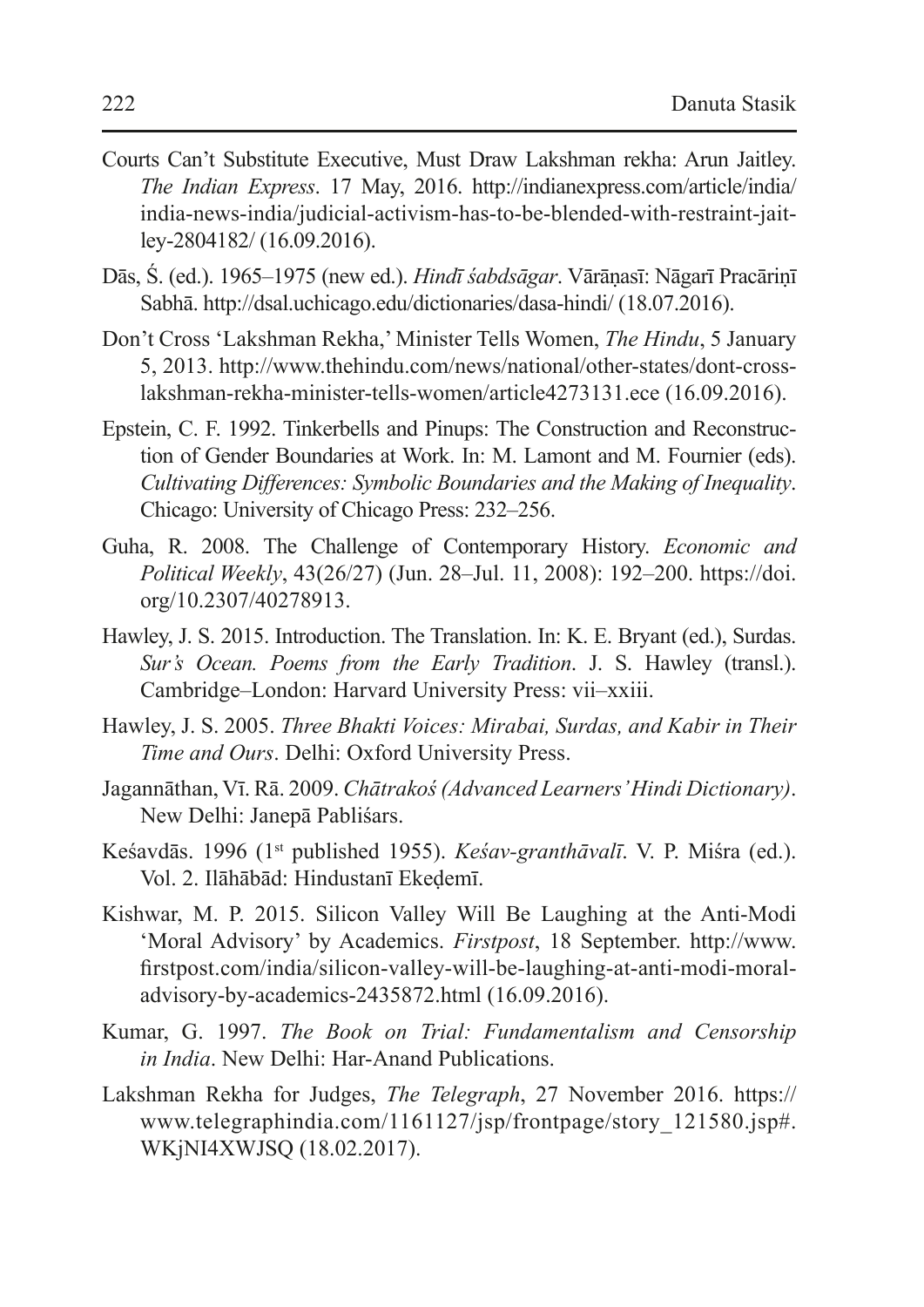- Lamont, M. 2001. Culture and Identity. In: J. H. Turner (ed.). *Handbook of Sociological Theory*. New York: Springer: 171–185.
- Lamont M. and V. Molnár. 2002. The Study of Boundaries in the Social Sciences. *Annual Review of Sociology*, 28: 167–195. https://doi.org/10.1146/ annurev.soc.28.110601.141107.
- Lamont M. and M. Fournier (eds). 1992. *Cultivating Differences: Symbolic Boundaries and the Making of Inequality*. Chicago: University of Chicago Press.
- *Mahānāṭaka.* 1969. Compiled by Madhusūdana Miśra, with commentary of Jibananda Vidyasagara. 1969 (3rd ed.). Calcutta: Jibananda Vidyasagara & Sons.
- McGregor, R. S. 1993. *The Oxford Hindi-English Dictionary*. New Delhi: Oxford University Press.
- Mehta, M. 2012. *Censorship and Sexuality in Bombay Cinema*. Texas: University of Texas Press.
- Nair, R. B. 2010 (reprint). City of Walls, City of Gates. In: K. Singh (ed.). *City Improbable: Writings on Delhi*. New Delhi: Penguin Books India: 266–285.
- Prasād, K. et al. (eds). 2005 (reprint). *Br̥hat hindī koś*. Vārāṇasī: Jñān Maṇḍal Limited.
- Rādheśyām. n.d. *Rāmāyaṇ*. Barelī: Śrī Rādheśyām Pustakālay.
- *Rāmāyaṇa* = *The Rāmāyaṇa of Vālmīki. An Epic of Ancient India*. 2007. Introduction, Annotation and Translation by Sheldon I. Pollock. Ed. by R. P. Goldman. Vol. III. Delhi: Motilal Banarsidass.
- *Raṅganātha Rāmāyaṇa (Rājā Gona-Buddha racit mūl Telugu se anūdit)*. 1961. Ed. by Avadhnandan, transl. by A. C. Kāmākṣi Rāv. Paṭnā: Hār-Rāṣṭrabhāṣā-Pariṣad.
- Rao, P. A. 1995. Changes in the Theme and Characters of the Ranganatha *Ramayana*. In: G. Pollet (ed.). *Indian Epic Values: Rāmāyaṇa and Its Impact (Proceedings of the 8th International Rāmāyaṇa Conference, Leuven, 6–8 July 1991)*. Leuven: Uitgeverij Peeters en Departement Oosterse Studies: 59–65.
- Smith, W. L. 1994 (1<sup>st</sup> published 1988). *Rāmāyaṇa Traditions in Eastern India: Assam, Bengal, Orissa*. Delhi: Munshiram Manoharlal.
- Stasik, D. 2009. *The Infinite Story. The Past and Present of the* Rāmāyaṇas *in Hindi*. Delhi: Manohar.